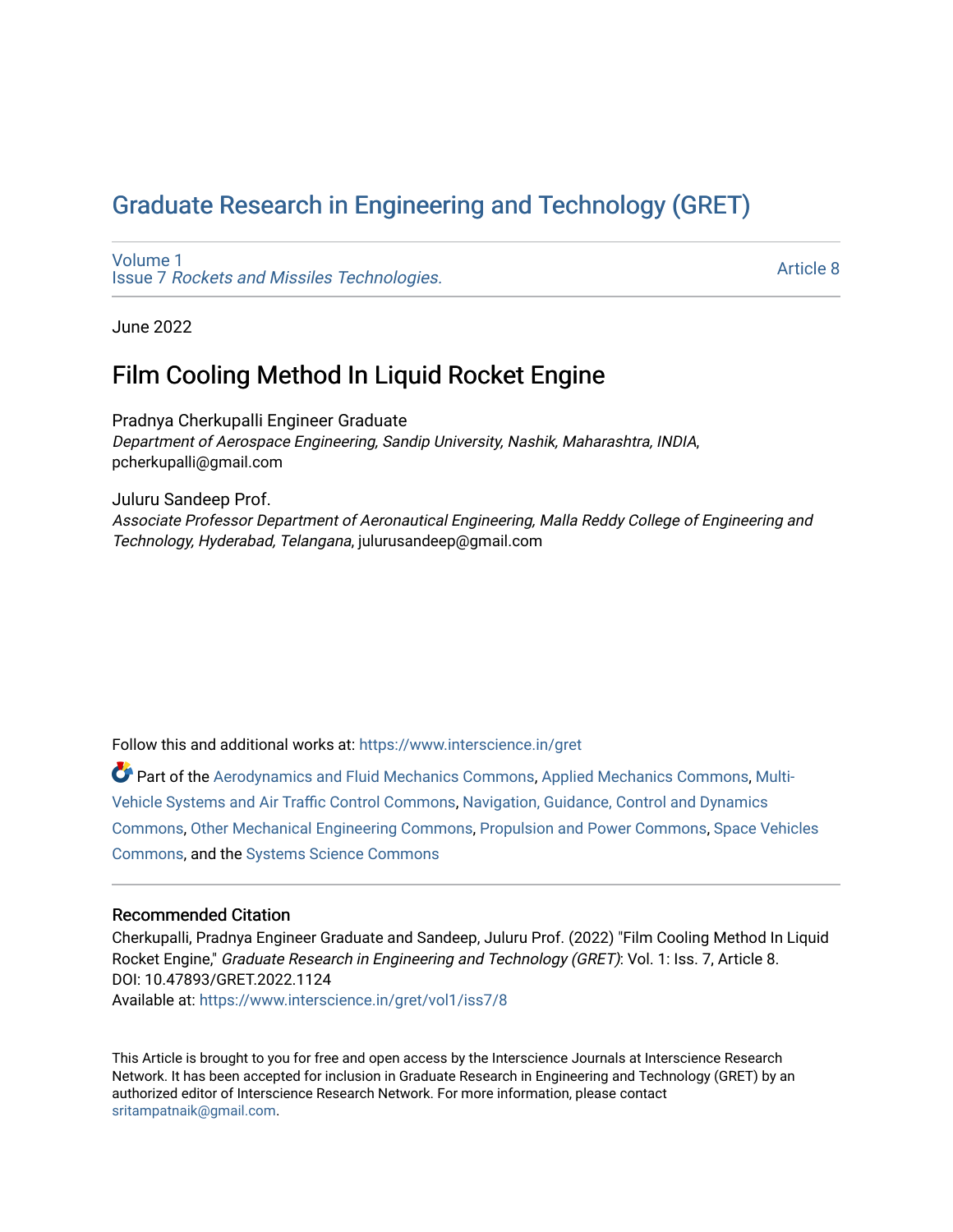## Film Cooling Method In Liquid Rocket Engine

## Cover Page Footnote

The authors would like to thank Professor Dr. Suresh Kumar and Prof. Shiva Prasad U. for their ongoing help and encouragement in making this effort a success.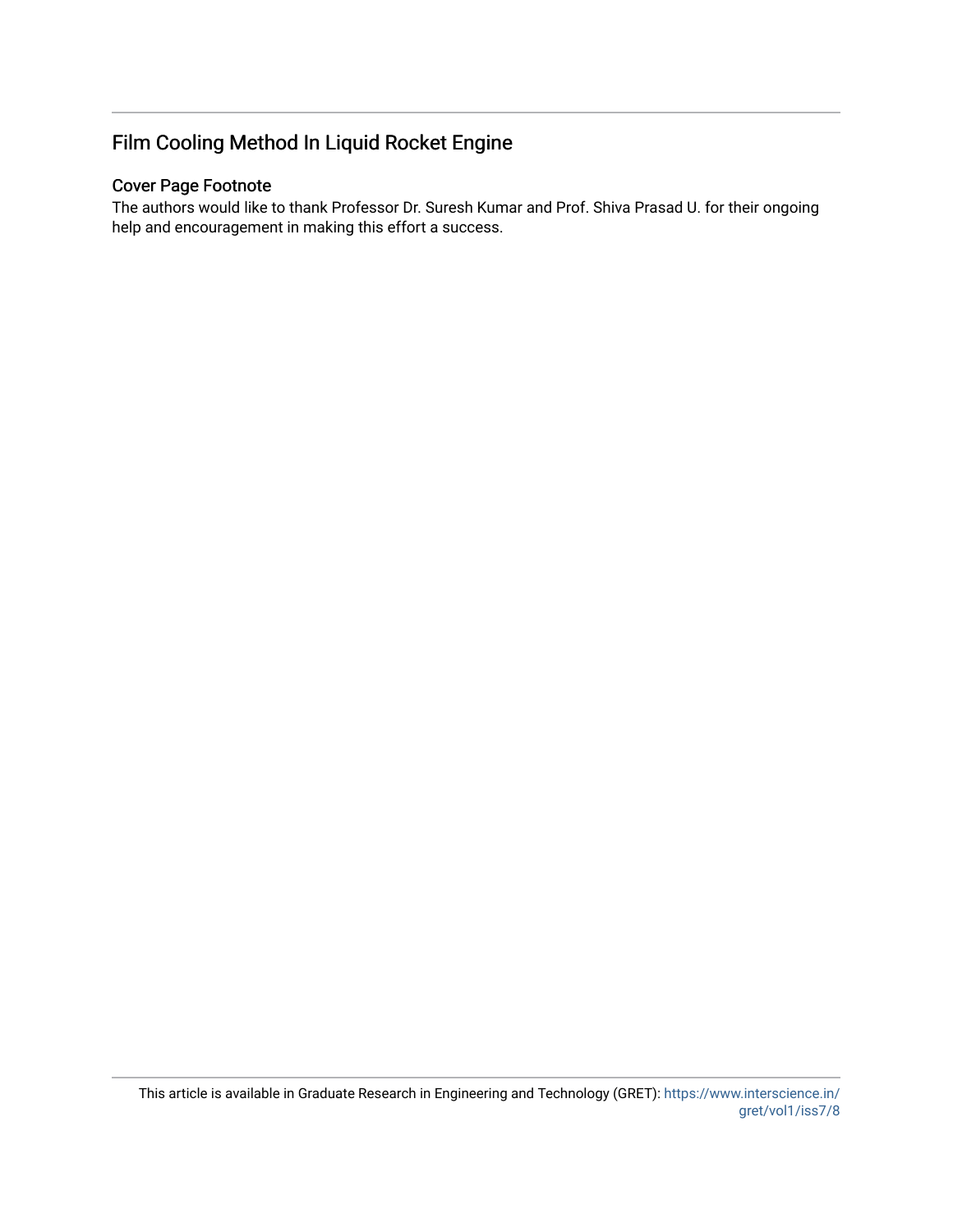### **Film Cooling Method In Liquid Rocket Engine**

<sup>1</sup>Pradnya sanjeev cherkupalli, <sup>2</sup>Mr.Juluru Sandeep

<sup>1</sup>Engineering Graduate, Aerospace Engineering, Sandip University, Nashik, India

<sup>2</sup>Associate Professor, Department of Aeronautical Engineering, Malla Reddy College of Engineering and Technology,

Hyderabad, Telangana

*Abstract***— Design Criteria, Experimental Studies of Supersonic Shock Wave Interaction with Film Cooling, and High-Pressure Subscale Combustion Chamber of Film Cooling Liquid-Propellant Rocket Engines are all covered in this review study. Using earth-storable, space-storable, and cryogenic propellant combinations, the study establishes the applicability of film cooling to rocket engines in the high thrust range. The study's findings are given in this publication. Additionally, data from studies mixing different types of propellant were used to evaluate the analytical model's accuracy. Tests employing supersonic film cooling were done in the wind tunnel to investigate the impact of external shock waves on supersonic film cooling. The coolant injection was carried out at a supersonic speed. Furthermore, we discuss the important factors that impact film cooling, such as the efficacy of the injected film and the reduction in wall temperature. A high-pressure subscale combustion chamber was used in conjunction with a combination of cryogenic propellants to conduct the experimental investigation. It is critical to consider the increase in the coefficient of heat transfer.**

*Keywords-* **Film cooling, Heat transfer coefficient, Influence parameters, Interaction of shock wave.**

#### *Introduction*

In terms of power, rocket engines are among the most impressive inventions ever made. For every action, there is an equal and opposite response, according to Newton's Third rule of motion. Exhaust gases from the engine go via the engine's nozzle. Force is generated in the opposite direction in response to an activity [1,4]. Because of hot-gas temperatures and combustion-chamber pressures the heat flux is developed which leads to damage to the casing of the combustion chamber, throttle area, and nozzle[2,3]. To prevent this damage, we require a cooling system in the rocket engine.

The cooling system plays three important roles as follows:

- 1. Removes excess heat from the engine.
- 2. Maintains the engine operating temperature where it works most efficiently.
- 3. Brings the engine up to the right operating temperature as quickly as possible.
- Types of cooling systems:
	- Ablative cooling
	- Radiation-cooling
	- Dump cooling
	- Regenerative cooling
	- Film cooling

#### I. FILM COOLING SYSTEM

A coolant fluid layer is put between the chilled surface and the hot gas flow to cool the film. Hydrazine fuels, such as monomethyl hydrazine, are used in combination with other cooling solutions in locations with higher thermal needs. The coolant film, which is injected into the wall, functions as a barrier between the hot gas and the structure of the building. Film cooling, which generates a chemically protective gas layer, can be used to slow down the rate of oxidation of the walls.

- *A. Types of film cooling system*
	- 1. Typical film-cooling rocket engine
	- 2. Analytical methods

#### *B. Typical film cooling method*

 The injector is responsible for producing a gas core that has a high efficiency of combustion by mixing the propellants and atomizing them. As indicated in figure 1, the lengths of the chambers  $L^*$  range from ten to sixteen inches when the contraction ratios are low. At the wall of the combustion chamber, the injector also produces a fluid boundary layer that is homogenous and has a high velocity, allowing for maximal penetration all the way to the chamber throat.



Figure 1. combustion chamber

**Graduate Research in Engineering and Technology (GRET): An International Journal ISSN 2320 – 6632, Volume-1, Issue-7**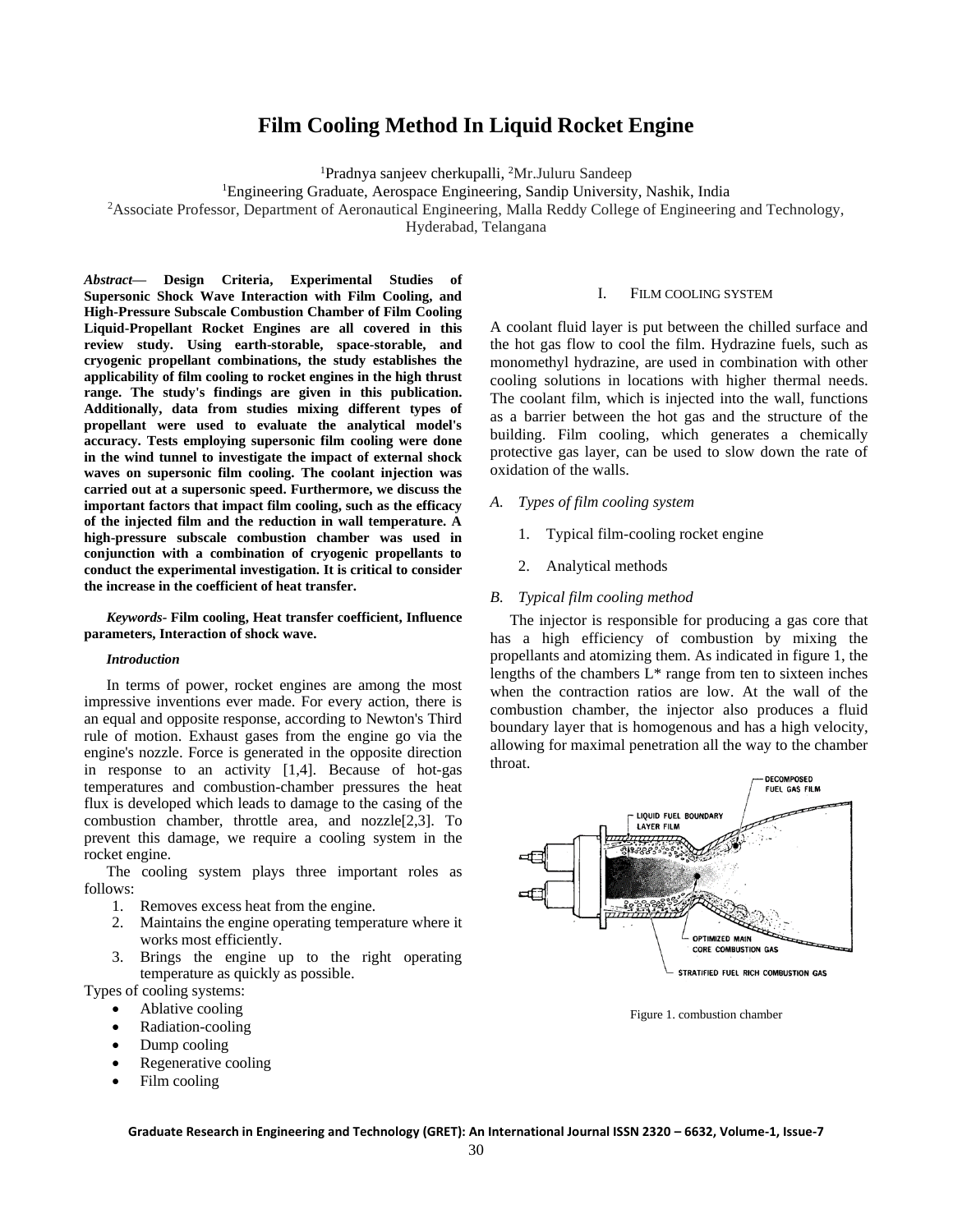Because of their high-temperature physical qualities, molybdenum, columbium, and pyrolytic or composite graphite are used as the materials for the combustion chamber. This allows for thinner walls and lighter designs to be created using these materials. In addition to this, the valves include thermal isolation, which helps to reduce the amount of temperature that is absorbed by the valve seat materials. In the reaction control rocket engines, film cooling has been utilised, and the fuels N204 and hydrazine have been employed.

#### *Analytical methods*

Part of the fuel is injected along the wall of the chamber so that it can act as a barrier between the gases made by the primary combustion process and the walls of the combustor. In almost all of the different types of rocket propulsion systems, the wall only loses a small amount of heat to the outside world through radiation and conduction. the equation used to figure out how much heat the combustion gases are sending to the wall through convection.

$$
Q/A = h_g (T_{\text{eff}} - T_w)
$$

The length of the liquid-cooled region is

*L* = [η W<sub>L</sub> Cp<sub>L</sub> (T<sub>s</sub>- T<sub>1</sub>)] / [Ph<sub>g</sub> (T<sub>r</sub> - T<sub>s</sub>] + [ η W<sub>L</sub> λ ]/ [P hg  $(Tr - T_s)$ 

 The first term on the right represents the distance from the injection point for which the effective gas temperature varies from its initial injection temperature to its saturated liquid temperature. The second term represents the distance over which the effective gas temperature is constant and equal to the coolant's saturation temperature.

The coolant flow was corrected by coolant Reynolds number which indicates a stability efficiency factor of the form where the Reynolds number of the coolant is

 $Re_L = W_L / \pi D \mu_L$ 



#### *C. Performance Losses Due to Film Cooling*

Two models of the combustion process have been evaluated: first complete mixing of the flow and no mixing of the flow streams. The equation used is

 $I_{sp} = (W I_{sp})g + (W I_{sp}) c / (W_g + W_c)$ 

The performance of the main core gas and the coolant is based on thermochemical equilibrium with injection conditions as the initial condition.

#### *D. Experimental Results*

Two engine design concepts were tested using N204/MMH at the 100-lb thrust level and F2/MMH at the 1000-lb thrust level. For the former R-4 series, experimental data from two series of tests.The R-4B engine consists of eight unlike main doublets and 8 or 16 cooling holes for chamber cooling. These injectors are shown in Fig. d. In both cases, approximately 25% of the total available fuel was used to cool the combustor.

#### II. FILM COOLING WITH SHOCK WAVE INTERACTION

The shock wave impingement on the film cooling method decreased the film cooling effectiveness. In film cooling, there are inherent shock waves due to the thickness of the separating lip or the inequality of the static pressure between the coolant and the primary flow at the exit of the coolant injector. Therefore, the shock wave decreases the effectiveness of the film cooling.

#### *A. Experimental methods and setup*

The coolant was injected using sonics in combination with a blowdown-type wind tunnel running at Mach 2.35. The temperature of the principal fluid, nitrogen, was approximately 280 degrees Kelvin, and the nitrogen's total pressure was around 1400 kilopascals. Throughout its entire length, the coolant had a temperature of around 230 degrees Celsius and a pressure of around 240 kilopascals. The coolant's static pressure, which was supposed to be present at the injector's exit, was slightly higher than the principal flow pressure of 100 kPa. The thickness of the boundary layer of the primary flow was roughly 5 mm at the location where the coolant injector outlet was positioned, according to pitot pressure measurements. The temperature of the recovery wall was measured with thermocouples measuring 0.65 millimeters in diameter. The mass flux ratio that the film coolant was expected to have in respect to the primary flow was set at 0.39.

Two kinds of shock generators were used to investigate the effect of the shock wave strength. Table 1 shows the features of the shock generators. The pressure ratios shown in the table were calculated with the shock wave relation.

Table 1. shock generator

| <b>Shock</b><br>generator | <b>Deflection</b><br>angle, degree | P2/P1 | <b>P3/P1</b> |
|---------------------------|------------------------------------|-------|--------------|
|                           |                                    |       | .44          |
|                           |                                    | .44   |              |

**Graduate Research in Engineering and Technology (GRET): An International Journal ISSN 2320 – 6632, Volume-1, Issue-7**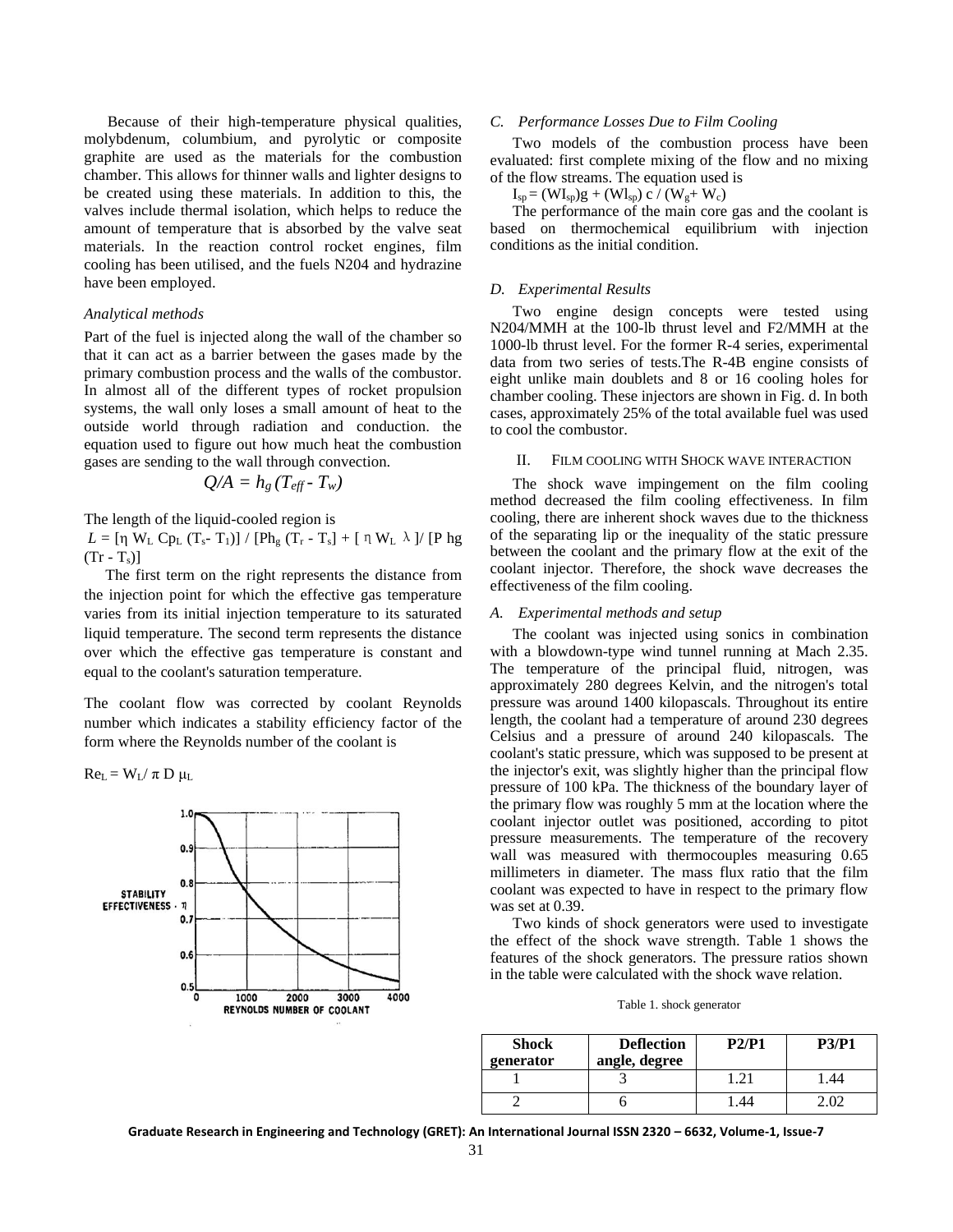Both the shock generators' and shock wave impingement's positions are shown in Tables 2 and 3. Tables labelled the shock generators' upstream, middle, and downstream locations as upstream, middle, and downstream, respectively. As seen in the schlieren picture, a sonic impediment occurred either at or near the impinging location of an event or separating shock wave.

|           | <b>Middle</b> | <b>Downstream</b> |
|-----------|---------------|-------------------|
| Xsg/hinj  | $-2.5$        | 85.0              |
| Ximp/hinj |               | `07               |

Table 2 shock wave 1 position

Table 3. shock wave 2 position

|           | <b>Upstream</b> | <b>Middle</b> | Downstream |
|-----------|-----------------|---------------|------------|
| Xsg/hinj  | $-15.0$         | $-5.0$        | 82.5       |
| Ximp/hinj | 3.5             | 14.3          | 102.0      |

#### *B. Experimental Result*

 The shock wave generated during the experiment using the shock generator (SG)1 was only reflected by the wind tunnel wall. At the middle location, the shock wave reflected intricately, and the structure of the interacting zone was altered from when SG2 was employed upstream. Mass flow ratio and convective Mach number were lowered from their respective design values, and the cooling efficiency of the film was calculated as follows:

 $\eta_{FC} = (T_{aw} - TQ_{\infty})/(TQ_c - TQ_{\infty})$ 

The film cooling effectiveness scattered. There seem to be several reasons, e.g., the protrusion/hollow of the thermocouple from the wall surface. If there is the change of the wall temperature of 1 K, there is the change of the film cooling effectiveness of about 2% in this testing.

- When there was no shock generator, the film cooling effectiveness spread within about several percent.
- When there was a shock generator, there must be the fluctuating motion of the fluid in the separated region, and the spread of the film cooling effectiveness might be due to this unsteadiness.

There were no differences among the effectiveness when the shock generators (SGs) were located at the downstream position. SG1 did not affect the effectiveness.

The effect of the external shock wave on the film cooling was investigated in the Mach 2.35 wind tunnel, and the following conclusions were made clear.

1. There was little effect by the external weak shock wave of the pressure ratio of 1.21. The shock wave of the pressure ratio of 1.44 decreased the film cooling effectiveness.

- 2. The decrease of the film cooling effectiveness was mainly the result of the decrease of the local Mach number.
- 3. The increase of the heat transfer coefficient should be considered, as well as that of the adiabatic wall temperature in the interacting region.
- 4. Neither the mass nor the energy was transferred, whereas the momentum was transferred from the primary flow to the coolant layer in the interacting region

#### IV FILM COOLING IN A HIGH-PRESSURE SUBSCALE `

The area downstream from the point of film-coolant injection can be divided into three major sections:

• Due to a distinct division between secondary and main flow, the effect of the film is greatest in the core zone.

• As a consequence of the mixing of the film coolant into the hot-gas flow, the film-cooling efficiency decreases gradually with increasing distance downstream of the injection site in the mixing zone.

• The mixing of the film coolant into the core flow is completed in the boundary-layer area. In rocket engines, where the core flow is completely turbulent, the mixing occurs much faster than in other film-cooling applications.

#### *Experimental setup*



Figure 3. setup of nozzle segment

a. Combustion Chamber E

Stabile operation can be guaranteed for a chamber pressure up to 15 MPa in combination with a very high mixture ratio of oxidizer to fuel (ROF).

b. Film Injection Segment and Injector Head

**Graduate Research in Engineering and Technology (GRET): An International Journal ISSN 2320 – 6632, Volume-1, Issue-7**